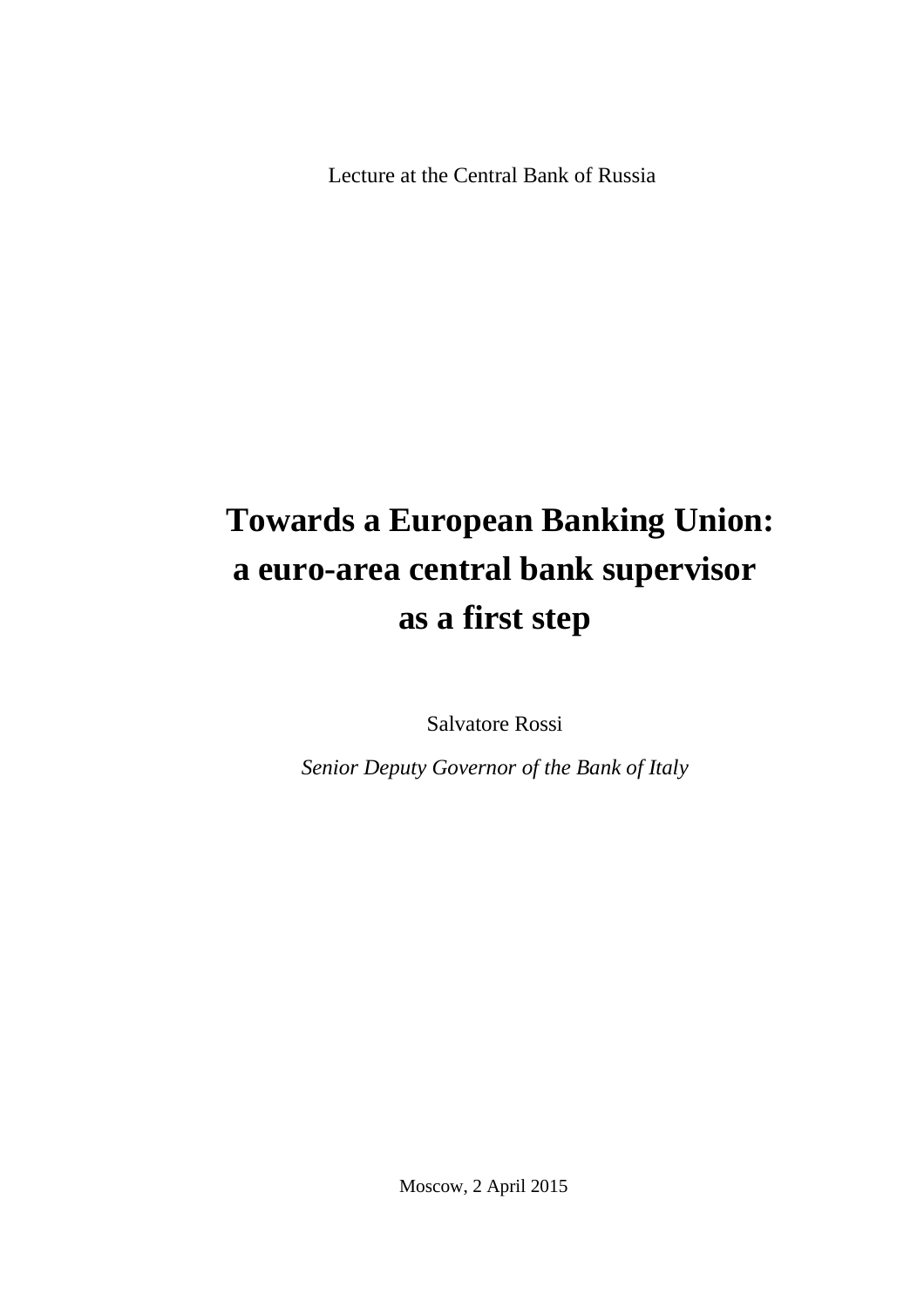#### *Should there be one or more financial supervisors?*

The financial sector needs much closer supervision and stricter regulation than other economic sectors, because financial institutions are critical to the operation of the economy, and finance is based on public trust. Financial regulation addresses negative externalities by modifying private agents' incentives, constraining their action, and putting mechanisms in place to prevent the most damaging effects of failures, particularly those of banks. Financial supervision is needed to monitor agents' behaviour and to enforce the rules.

Supervision can be grouped into three broad categories:

(i) microprudential supervision: surveillance of the safety and soundness of individual institutions;

(ii) macroprudential supervision: monitoring the exposure to systemic risk, identifying potential threats to stability arising from macroeconomic or financial market developments, and from market infrastructures;

(iii) customer protection: monitoring business conduct and the disclosure of information to customers and other stakeholders.

Designing the 'optimal model' of a regulatory and supervisory architecture is a daunting task. The empirical evidence does not prove the dominance of any particular model over the others, although several studies have pointed out that weaknesses in regulation and supervision might be factors leading to a financial crisis (Cihák, Demirgüç-Kunt, Martinez Peria and Mohseni-Cheraghlou, 2013).

2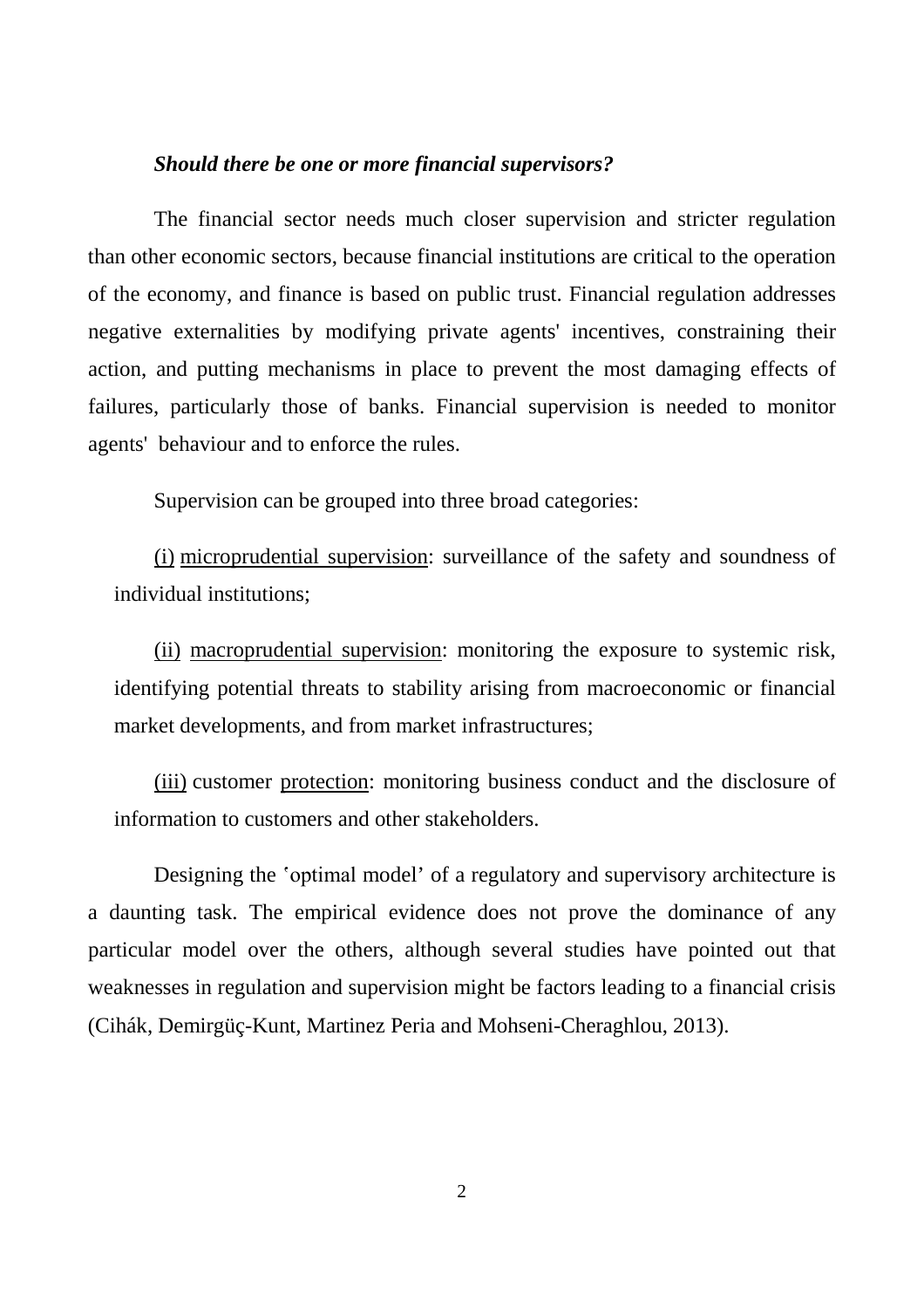In principle, in any given jurisdiction these functions can be assigned to different authorities on the basis of two different (orthogonal) criteria: either by sector or by function. Or one could choose a 'hybrid' model.

In addition to this, the authorities, whatever their scope, can be placed within the national central bank or outside it.

The financial regulatory and supervisory architecture varies considerably across countries. Tables 1 and 2 show the models chosen by a selection of countries outside and inside the euro area, otherwise referred to as the Euro Zone (EZ). The models are based on data provided in Oreski and Pavcovic (2014) and classified as follows:

In the 'sectorial' ('vertical') model there is a regulator/supervisor for each main sector within the financial system – banks, insurance companies, non-bank financial intermediaries, securities markets, etc. – which is in charge of all functions: micro, macro, and customer protection.

In the 'twin-peaks' model, there is one authority for prudential supervision and another responsible for market conduct and customer protection. Each of them extends its competence over all sectors of the financial system.

The 'integrated' model combines the preceding two in a sort of universal authority responsible for both prudential and business conduct regulation/supervision for the entire financial industry.

Any other solution is dubbed 'hybrid' when it has elements of more than one model in it.

3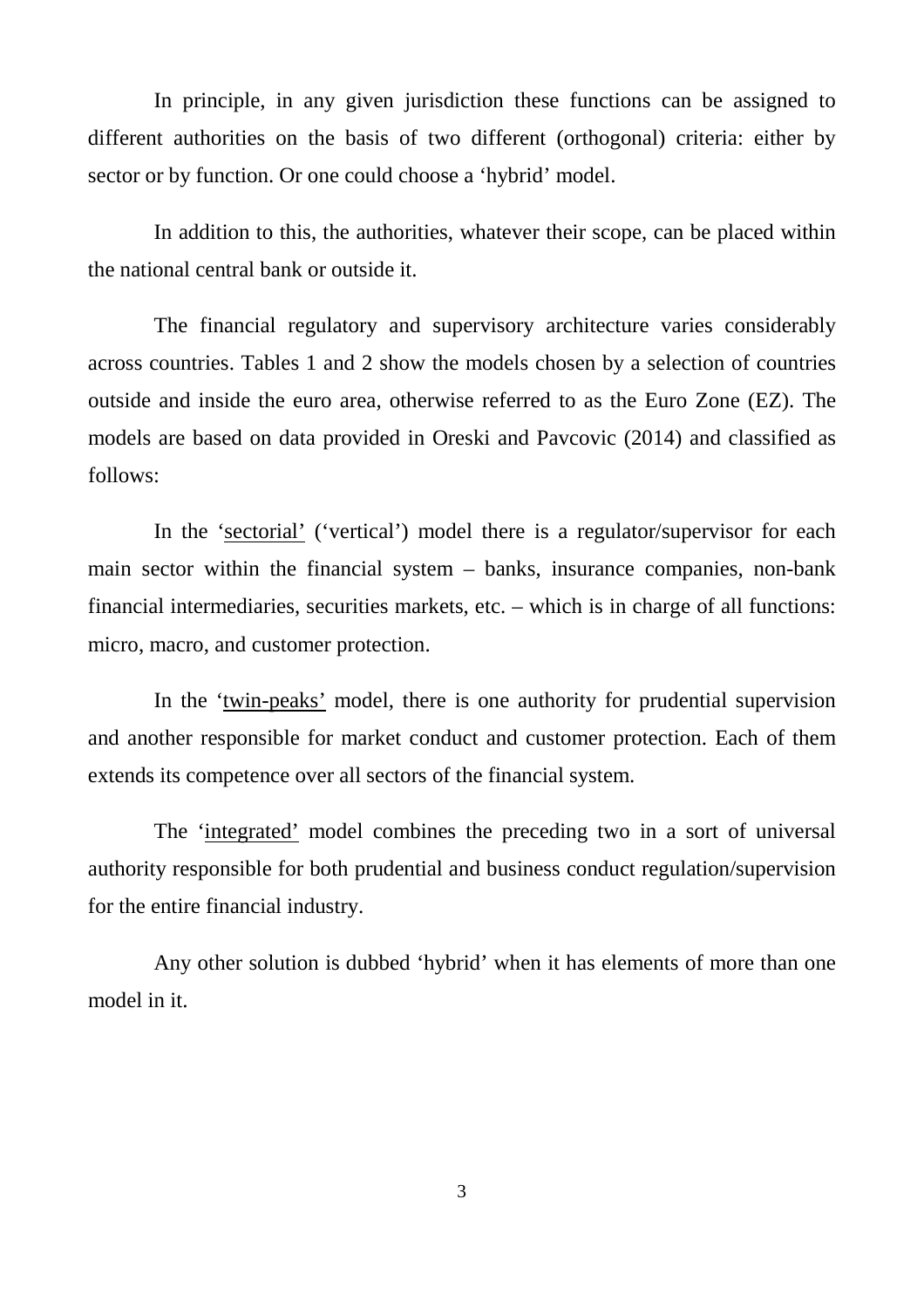Finally, Tables 1 and 2 distinguish, but only for the 'integrated' and 'hybrid' frameworks, whether the authorities are, totally or mostly, part of the central bank (CB) or not.

The evolution over the last 15 years is also shown for all countries.

Outside the EZ we find two twin-peaks models (Australia and the UK), one sectorial (USA), and one hybrid (Canada). The four remaining frameworks (Japan, the Russian Federation, Sweden, and Switzerland) are integrated, and only in the case of Russia is the single authority part of the central bank. In the sectorial and twinpeaks cases, the central bank is involved at least partially.

In the EZ, we see two twin-peaks models (Belgium and the Netherlands), one sectorial (Spain), two hybrid (France and Italy, in both cases with a heavy involvement of the central bank), and three integrated (Austria, Finland, and Germany).

Theoretically, all these models have advantages and disadvantages.<sup>[1](#page-3-0)</sup> The merits of one model are always the demerits of another, and vice versa. The main arguments in favour of greater integration are: i) economies of scope, ii) better assessment of risks, iii) effectiveness (better cooperation within one organization than between many agencies), iv) less regulatory arbitrage or supervisory gaps, and v) increased accountability.

The main drawbacks of integration cited in the literature are: i) dominance of one goal over the others, ii) misalignment of incentives (for example, focus on a particular objective only because it is more easily monitored by public opinion), iii)

<span id="page-3-0"></span> $\frac{1}{1}$  See for example Abrams and Taylor (2000).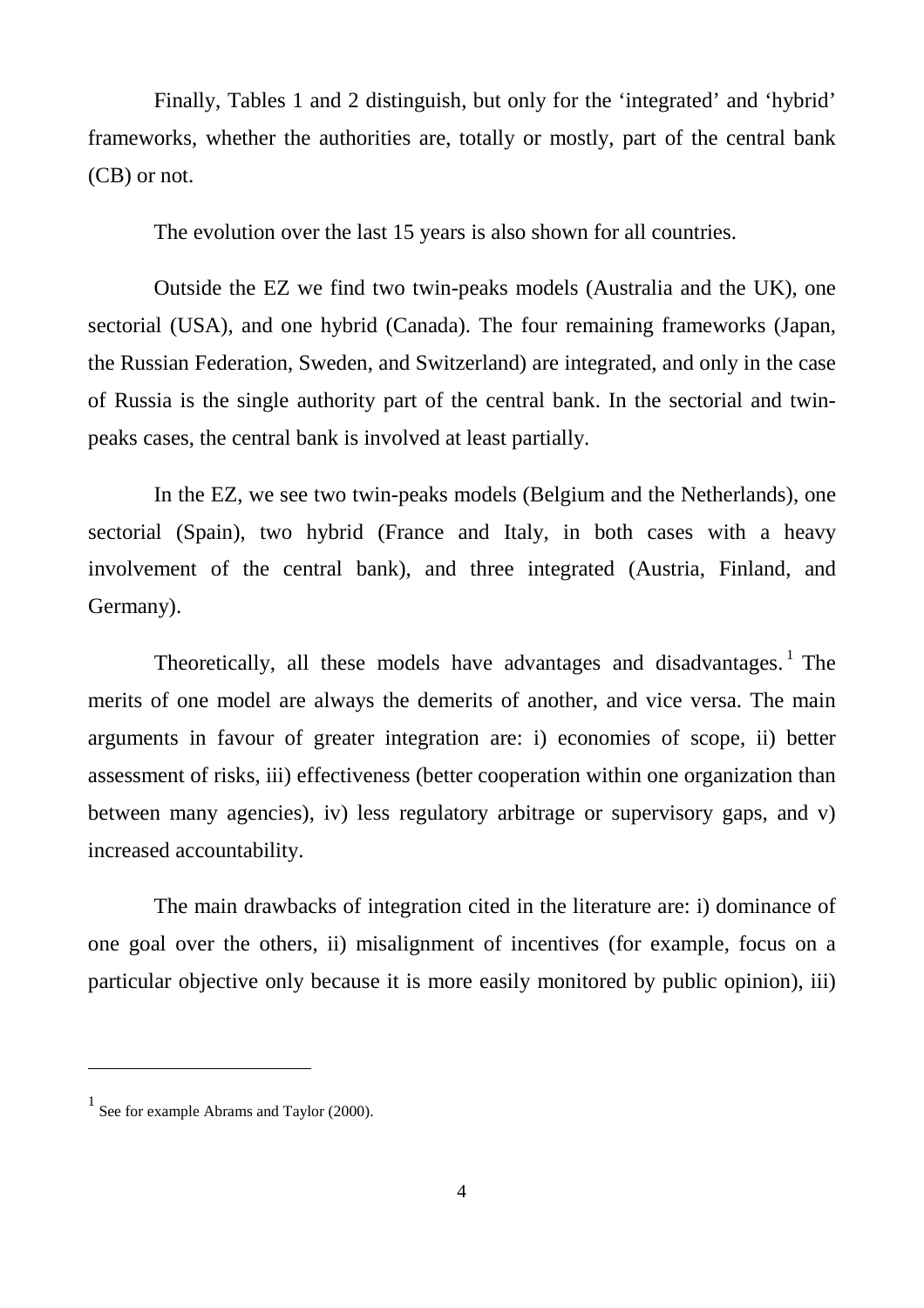excessive bureaucracy, iv) a tendency to assign an ever-increasing range of functions to a unified agency, and v) an excessive concentration of power.

The relative weights attributed to the advantages and disadvantages in each country explain the variety of models adopted. They in turn depend on political economy factors, and may change over time. Figure 1 shows how the distribution of the four main institutional models – twin-peaks, sectorial, integrated, and hybrid – has changed since the late 1990s in a wide sample of 80 countries. We see a decline of the sectorial model and a growing diffusion of the others, especially the integrated model. The increasing integration between financial intermediaries and activities, coupled with the consequences of the global financial crisis, has pushed more and more countries towards some consolidation of agencies.<sup>[2](#page-4-0)</sup>

In Italy, as I said before when commenting on Table 2, a hybrid model applies. The various authorities involved in regulating and supervising the financial system have mostly sectorial dividing lines: the Bank of Italy for the banking sector, Ivass for the insurance sector, and Covip for pension funds, all of them involved in both prudential supervision and consumer protection. But there is also an element of the twin-peaks model, with Consob in charge of market conduct and transparency for all listed intermediaries, and the Antitrust authority in charge of protecting competition in all markets, including the credit and financial ones. Furthermore, Ivass, the insurance regulator, was recently placed under the umbrella of the Bank of Italy, while remaining a separate legal entity. Furthermore, borders between the sectorial authorities are somewhat blurred, and conflicts of competence arise from time to time.

<span id="page-4-0"></span> $2$  Borio and Filosa (1994) discuss the implications for supervision of the transformation of the financial industry.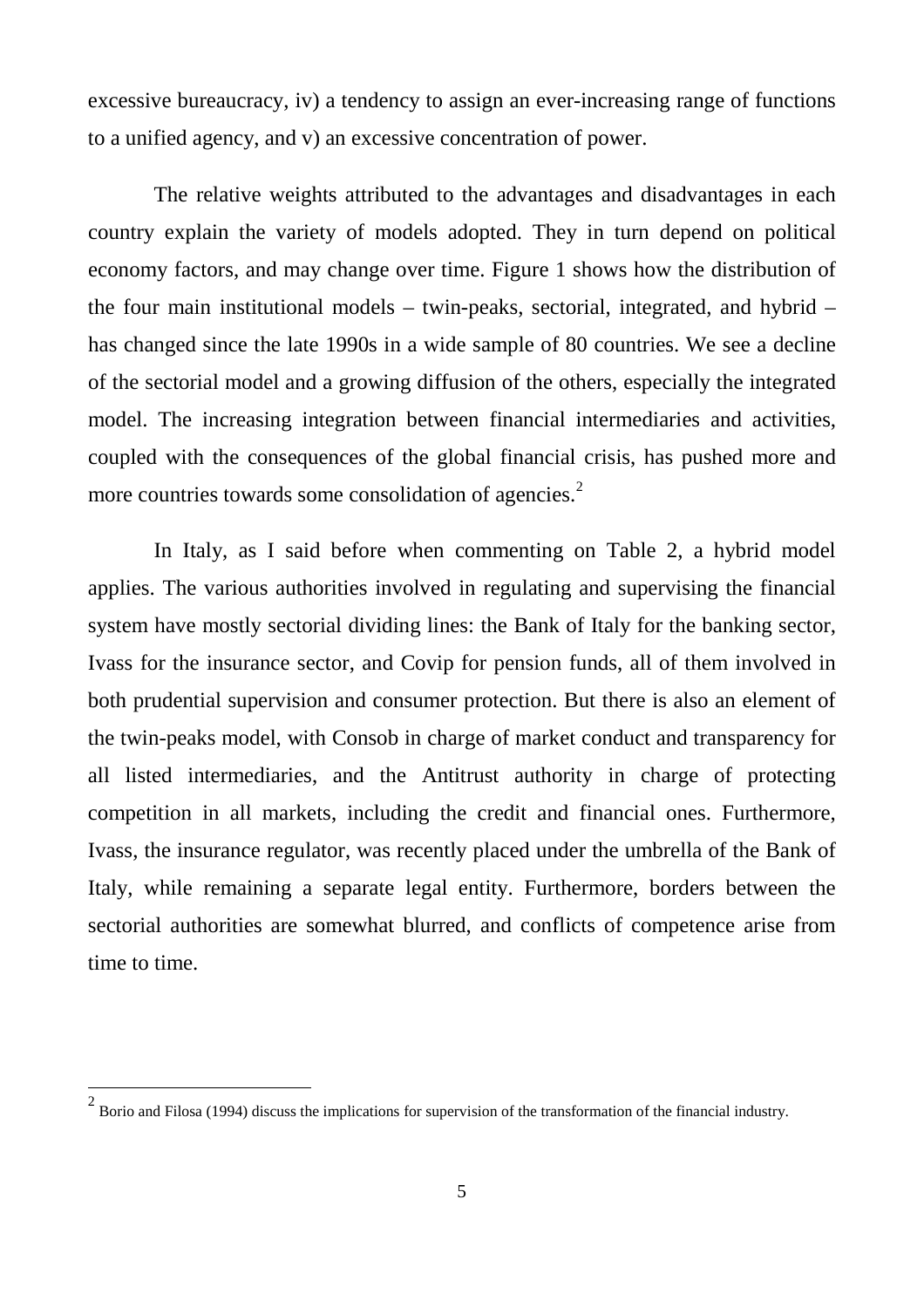### *Monetary policy and supervision under one roof? Effects on the independence of a central bank*

Part of the academic and political debate about the best financial supervisory architecture has been devoted to whether the central bank should be involved in the prudential supervision of banks.<sup>[3](#page-5-0)</sup>

*Supervision within the central bank? -* This specific debate on the benefits and risks of entrusting a central bank with banking supervision is a long standing one. [4](#page-5-1) The literature generally concludes that no single pattern of division of supervisory responsibilities between the central bank and other authorities is unquestionably superior.

Goodhart (1988) argues that central banks have been historically involved in supervisory functions because of their role in stabilizing the financial system, acting as lenders of last resort (LOLR). In the late 1990s in many countries financial supervision was moved outside central banks, into cross-sectorial or specialized authorities. According to Eichengreen and Dincer (2011) this process was related to the strengthening of the independence of central banks, in light of their narrow mandate to achieve price stability. However, the global financial crisis has shown that central banks cannot disregard financial stability considerations, whether they are part of their explicit mandate or not.

<span id="page-5-0"></span><sup>3</sup> For an updated and systematic discussion of the relationship between central banks, financial regulation and supervision after the global financial crisis, see Eijffinger and Masciandaro (2011).

<span id="page-5-1"></span><sup>4</sup> See, among others, Pisani-Ferry, Sapir, Veron and Wolff (2012).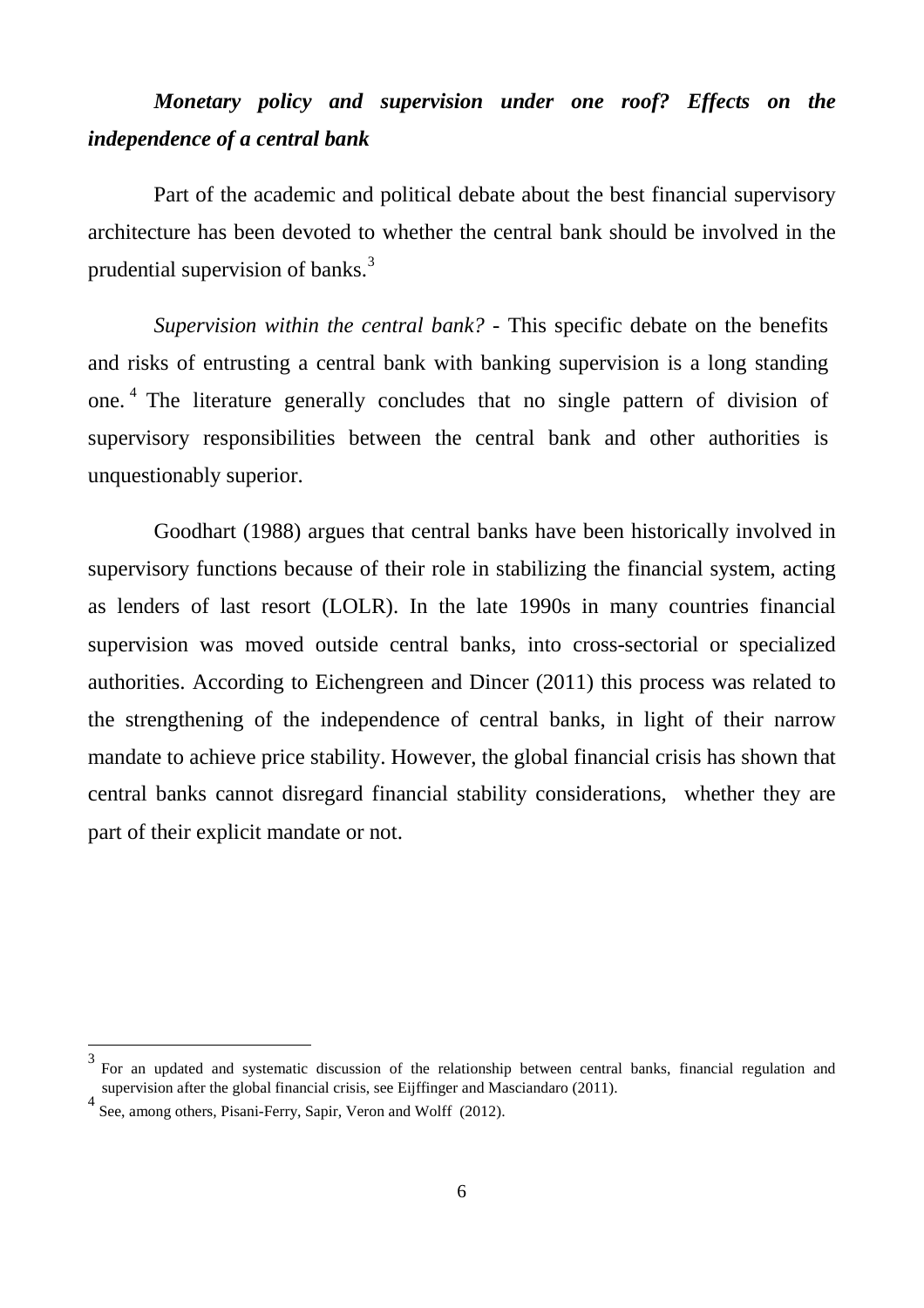The most widely cited benefits of having monetary policy and bank supervision residing under one roof are related to: i) the exchange of information, ii) shared concern for financial stability.<sup>[5](#page-6-0)</sup>

The first benefit may be well illustrated by the UK experience: the failure of supervisors to head off problems in Northern Rock and prevent the first bank run in more than a century is an outcome widely attributed to imperfect coordination and inadequate information-sharing between the FSA and the Bank of England (Eichengreen and Dincer, 2011). Bank-specific information is very important for central banks when they act as lenders of last resort. The central bank is the ultimate guarantor of financial stability during a crisis. In performing its LOLR function, the central bank has to assess the liquidity and solvency of its counterparts. More generally, central bank risk management would benefit from better access to information on the financial health of banks to assess the quality of the collateral that these banks provide. Especially in times of tensions, having such information in house increases the timeliness of the information flow.

Bernanke (2007) underlines that supervisory responsibilities give the central bank access to a wealth of granular on each bank's organization, management structure, lines of business, financial condition, internal controls, risk-management practices, and operational vulnerabilities. This is beneficial for the conduct of monetary policy because banks play a central role in the transmission of monetary policy impulses. For example, supervisory information on bank capital is useful to assess the contribution of capital constraints to credit developments (Bernanke and Lown, 1991). Similarly, monitoring the portfolio choices of banks is useful to assess the consequences of monetary policy on the accumulation of risks. This information improves the ability of central banks to prevent financial instability.

<span id="page-6-0"></span><sup>5</sup> See for example Goodhart (2000) and Mishkin (2001).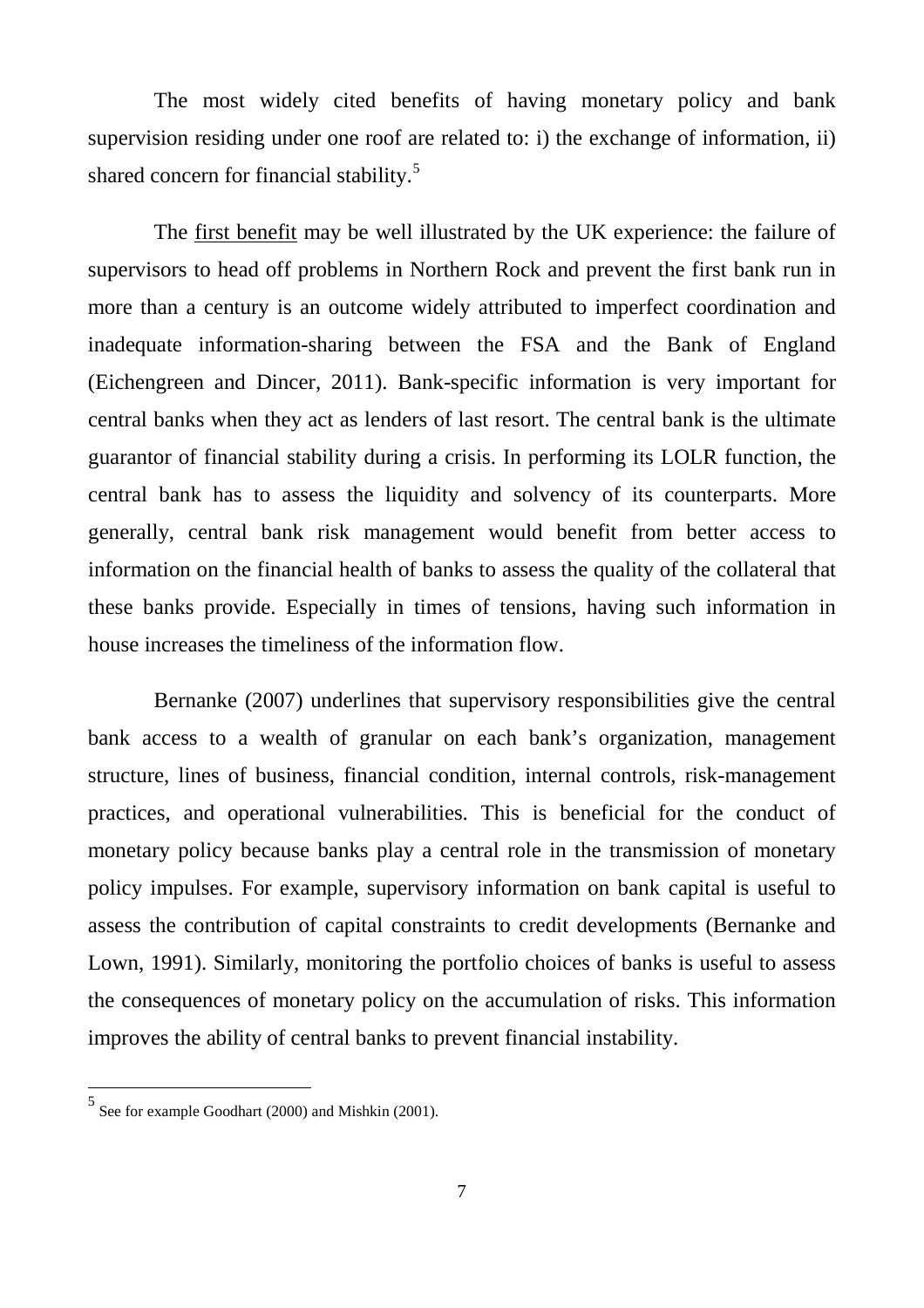Symmetrically, supervision benefits from information that central banks acquire from their frequent contacts with banks for monetary policy purposes. Also the role that central banks traditionally play in payment and settlement systems provides them with additional sources of information on linkages between intermediaries. Rapidly changing financial flows can affect the stability of intermediaries.<sup>[6](#page-7-0)</sup>

The second benefit is related to the common concern for financial stability. Historically financial stability has been a main task for central banks, even without an explicit mandate. In many countries it has been a fundamental factor for their establishment.

Central banks conduct monetary policy to achieve price stability – in most cases their primary goal – and this in turn fosters broader macroeconomic stability and contributes to financial stability. But often central banks have specific responsibilities in the financial stability sphere, as this is a key precondition for price stability.

Central banks with prudential supervisory powers can pursue the objectives of price stability and financial stability with a wider set of instruments, whereas a central bank with monetary policy powers only might end up being overburdened.

*A common roof and the effects on independence -* The independence of central banks is a topic deeply debated almost from the time of their inception.<sup>[7](#page-7-1)</sup> In an essay of 1824 David Ricardo identified the three pillars of central bank independence: institutional separation of the power to create money from the power

<span id="page-7-0"></span> $<sup>6</sup>$  A number of theoretical papers analyse how illiquidity can turn into insolvency for intermediaries (e.g. Diamond and</sup> Rajan, 2011, 2012).

<span id="page-7-1"></span> $\frac{7}{1}$  This section is based in part on Rossi (2013).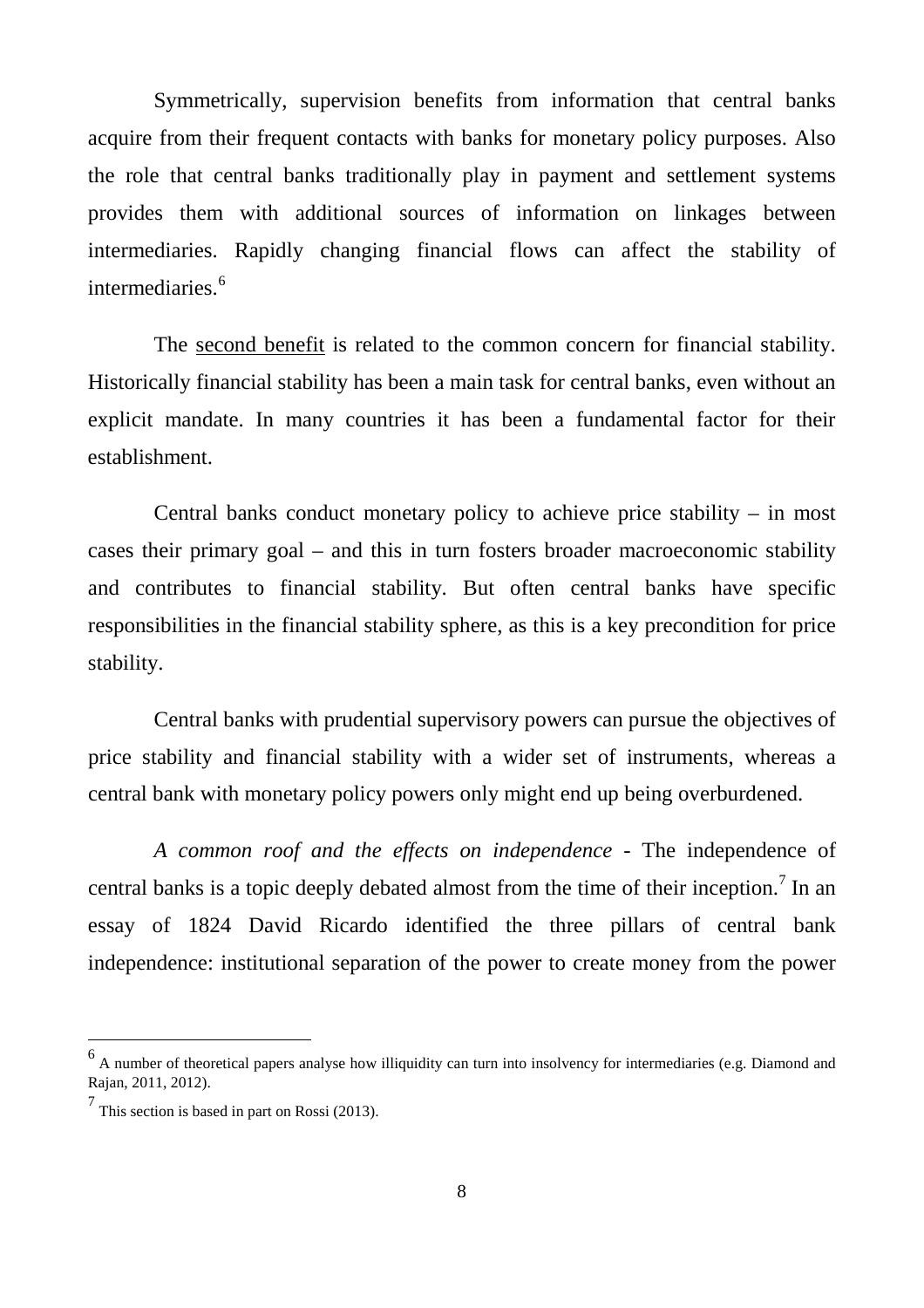to spend it; a ban on the monetary funding of the State budget; and the central bank's obligation to give an account of its monetary policy.

Ricardo's suggestions were taken up by the Brussels Conference of 1920. Price stability was indicated as the primary objective of monetary policy but – as the Final Report of the conference maintained – if it was to be achieved, it had to be entrusted to central banks that were independent of their governments.<sup>[8](#page-8-0)</sup>

These principles were forgotten for many years after the Second World War (WW2). The conviction that a certain degree of inflation was necessary to support employment and growth came to the fore in economic thought and in the minds of policy makers. In many countries monetary policy was dominated by budgetary requirements (fiscal dominance) and central banks acted as buyers of last resort of government securities when they came onto the primary market. $9$  The independence of central banks enjoyed little institutional protection.

The stagflation of the 1970s suddenly brought to light what farsighted economists, such as Edmund Phelps, had already foreseen in the previous decade: in the short term there may be a trade-off between inflation and unemployment, but not in the long term. <sup>[10](#page-8-2)</sup> This radical rethinking of the theory was accompanied by profound changes in the organization and behaviour of central banks.

Economic literature once again looked at price stability as a supreme value and pointed to two prerequisites: the independence of the institutions called to guarantee it, i.e. central banks, and the adoption on their part of explicit objectives.

<span id="page-8-0"></span><sup>8</sup> See Spinelli and Trecroci (2006).

<span id="page-8-1"></span><sup>9</sup> For the Bank of Italy, see Gaiotti and Secchi (2013).

<span id="page-8-2"></span> $10$  See Phelps (1967, 1968).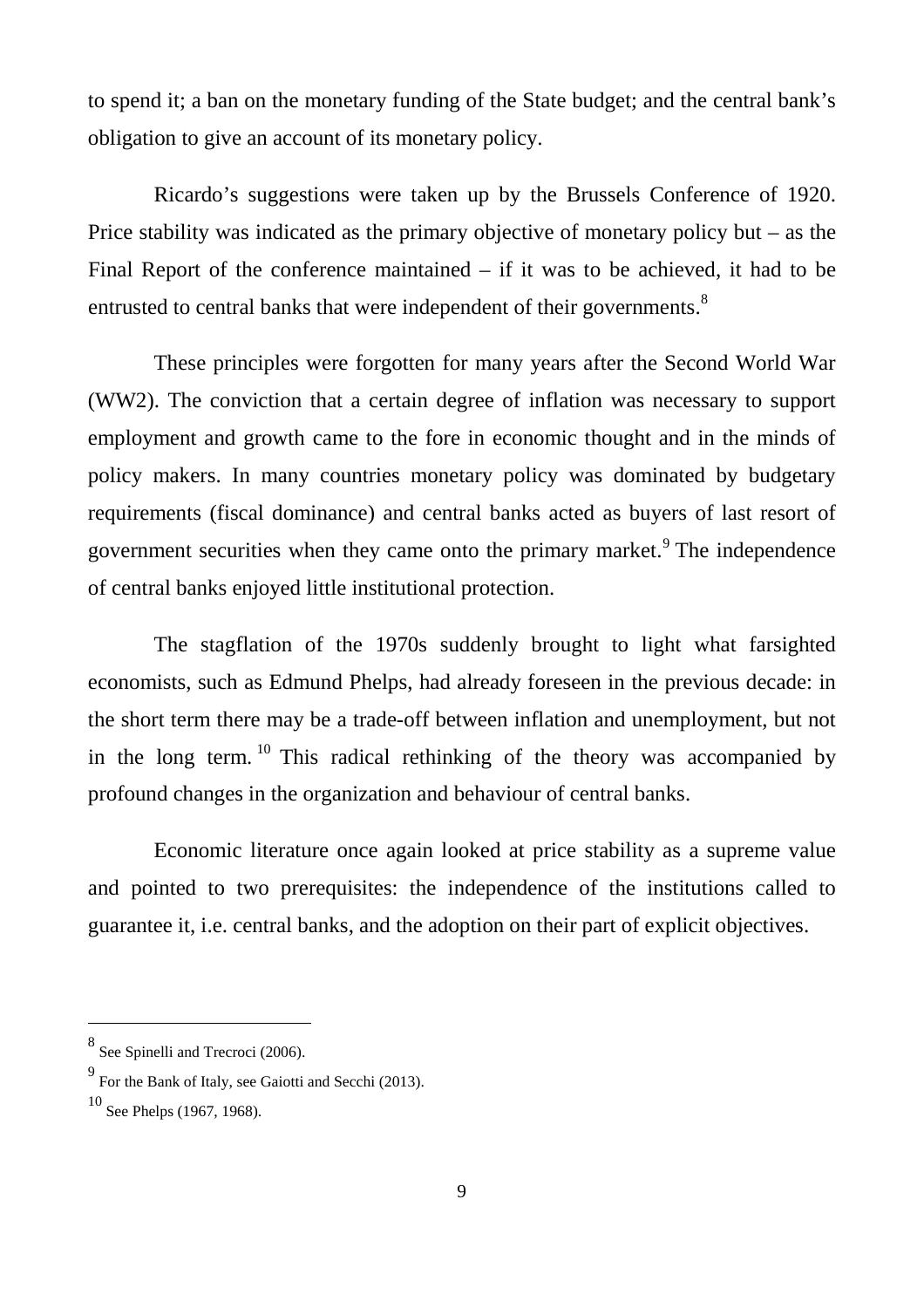Here it comes a third benefit from having monetary policy and supervision under the common roof of the central bank: it mutually reinforces independence. As recalled by the IMF's principles, independence is a requirement not only for monetary policy but also for effective supervision.<sup>[11](#page-9-0)</sup> Italy's historical experience suggests that attributing the supervision of banks to the central bank can not only strengthen the independence of the supervisor: credibility as a tough supervisor can in turn reinforce its reputation and standing in the enactment of monetary policy.

However, we must be aware that the common roof entails the risk of a conflict of interest. The central bank may have an incentive to keep monetary policy too loose to avoid the adverse effects of tighter money conditions on bank earnings and credit quality,  $^{12}$  $^{12}$  $^{12}$  and provide liquidity to weak banks to avoid triggering losses. <sup>[13](#page-9-2)</sup> A supervisor that is also a central bank may be tempted to forbearance during a downturn, delaying the closure of problem banks in the hope that macroeconomic conditions improve and the problems in the financial system disappear on their own.

The potential for conflicts of interest between monetary policy and prudential supervision is debatable. In many instances, such as during the global financial crisis, financial instability can generate deflationary pressures.

There is no clear evidence that central banks with supervisory powers were more or less prone to forbearance than other supervisory agencies.

Situations of conflicts of interest between supervisory objectives and monetary policy goals may exist, but these conflicts would not be resolved by simply

<span id="page-9-0"></span><sup>&</sup>lt;sup>11</sup> The IMF FSAP principles state that "The supervisor possesses operational independence, transparent processes, sound governance, budgetary processes that do not undermine autonomy and adequate resources, and is accountable for the discharge of its duties and use of its resources."

<span id="page-9-1"></span><sup>12</sup> This point has been made, among others, by Goodhart and Schoenmaker (1995).

<span id="page-9-2"></span><sup>13</sup> See for example Brunnermeier and Gersbach (2012).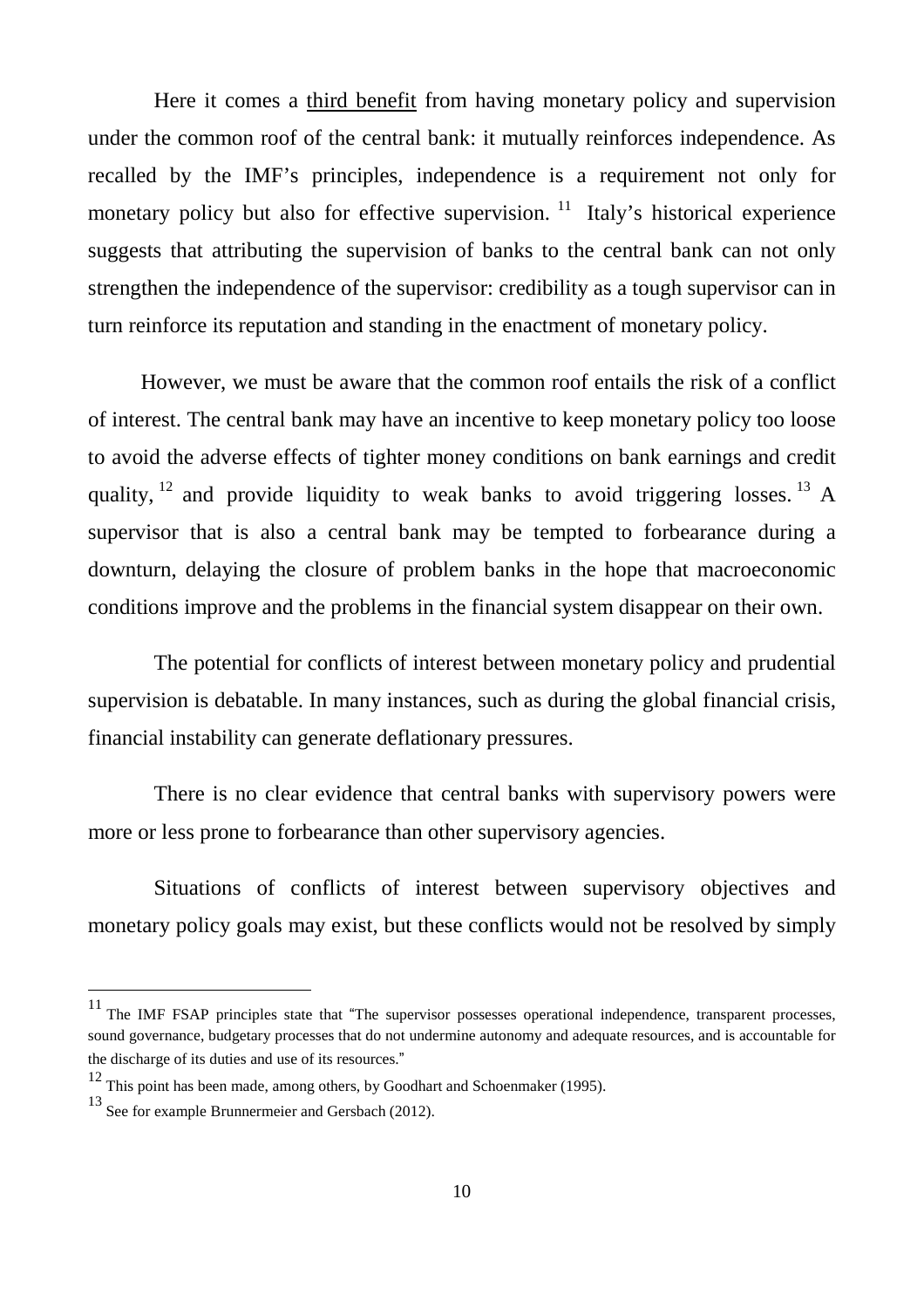attributing the functions to separate authorities. Having separate authorities would make coordination even more burdensome.

### *Towards a European Banking Union: the new regulatory and supervisory framework*

*Origin and motives of the European Banking Union project –* The construction of Europe since the end of WW2 has followed a long and winding road<sup>[14](#page-10-0)</sup>. The Banking Union (BU) is the most recent step. It is still an ongoing process; it has been designed to solve what can be considered the worst crisis ever of the European edifice: the sovereign debt crisis.

We know where the crisis came from. The triggers were local financial crises in two small economies of the EZ, Greece and Cyprus. The response by the European governments and institutions was flawed, and fuelled markets' suspicion that the euro was not in fact irreversible, as the European rhetoric had claimed until then: a sort of disaffection towards the euro was apparently spreading in important founding countries, particularly in the North of Europe.

Market turmoil receded after the announcement of the Outright Monetary Transactions programme (OMT) by the ECB ('Whatever it takes'), but meanwhile banks in high-public-debt countries had become the main target of the markets' concern: they held a considerable amount of public bonds of their respective sovereigns in their balance sheets; the riskiness now attached to the sovereigns was being transmitted to the domestic banks' balance sheets and back to the sovereigns,

<span id="page-10-0"></span> $14$  See Rossi (2014).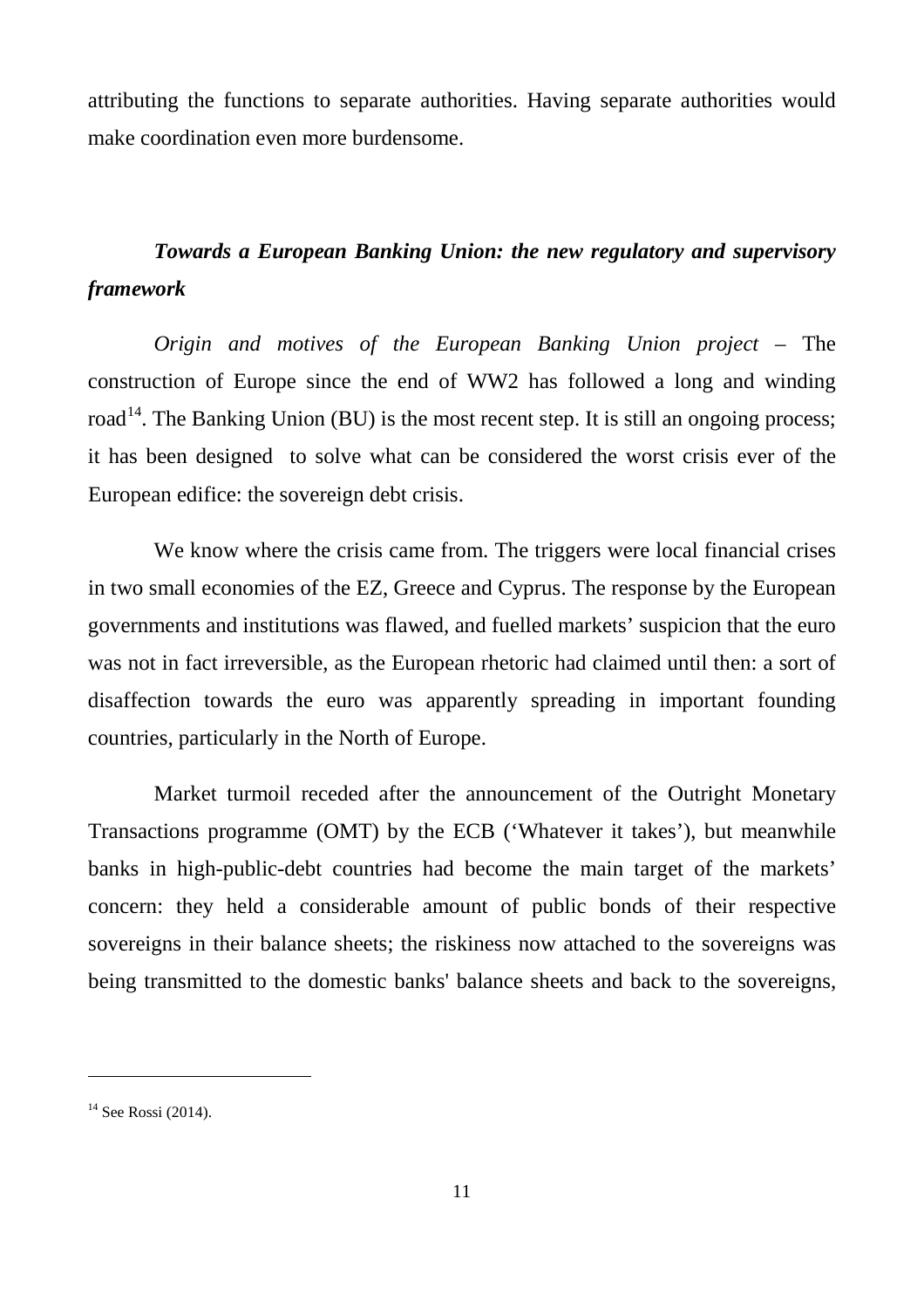perceived as the ultimate support to their domestic banking systems, in a vicious circle.

How to sever the sovereign-bank link? The safest way to do it was straightforward: we needed to convince the markets that the EZ banks belong to a common system, so that if one of them fails, or is likely to fail, bailing it out is no more the responsibility of one country, but of all. However, if we wanted all the EZ countries, in particular the low-public-debt ones, to share such a financial responsibility, we had to allow them also to share the *ex ante* supervision on all banks, not only on the domestic banks of each country. In other terms, we needed to create a Single Supervisory Mechanism (SSM).

The BU project was launched in 2012, and it was conceived as an institutional framework with three pillars: an SSM, a Single Resolution Mechanism (SRM), and a Single Deposit Insurance Scheme (SDIS). The three pillars were originally meant to be concurrent, symmetric and logically connected. The outcome has been different.

The SDIS has been postponed to an indefinite future. On the crucial issue of bank resolution, a long and tiresome negotiation took place, which eventually brought about a reverse approach: it was decided that sharing the cost of a banking crisis among all the EZ countries was not for now; it is foreseen as the final step of a many-year-long process, and in any case it will involve private funds only (the Single Resolution Fund, financed by all the EZ banks). In particular, the use of money from the taxpayers of countries other than the one where the bank's head office is located has been ruled out – contrary to the original intention.

During the negotiations Italy offered a view consistent with the very motives behind the BU project: the SSM was supposed to be the prerequisite of a common public backstop for distressed banks, with the aims of removing the "tail risk" from the EZ banking system and cutting the link between sovereigns and banks; any moral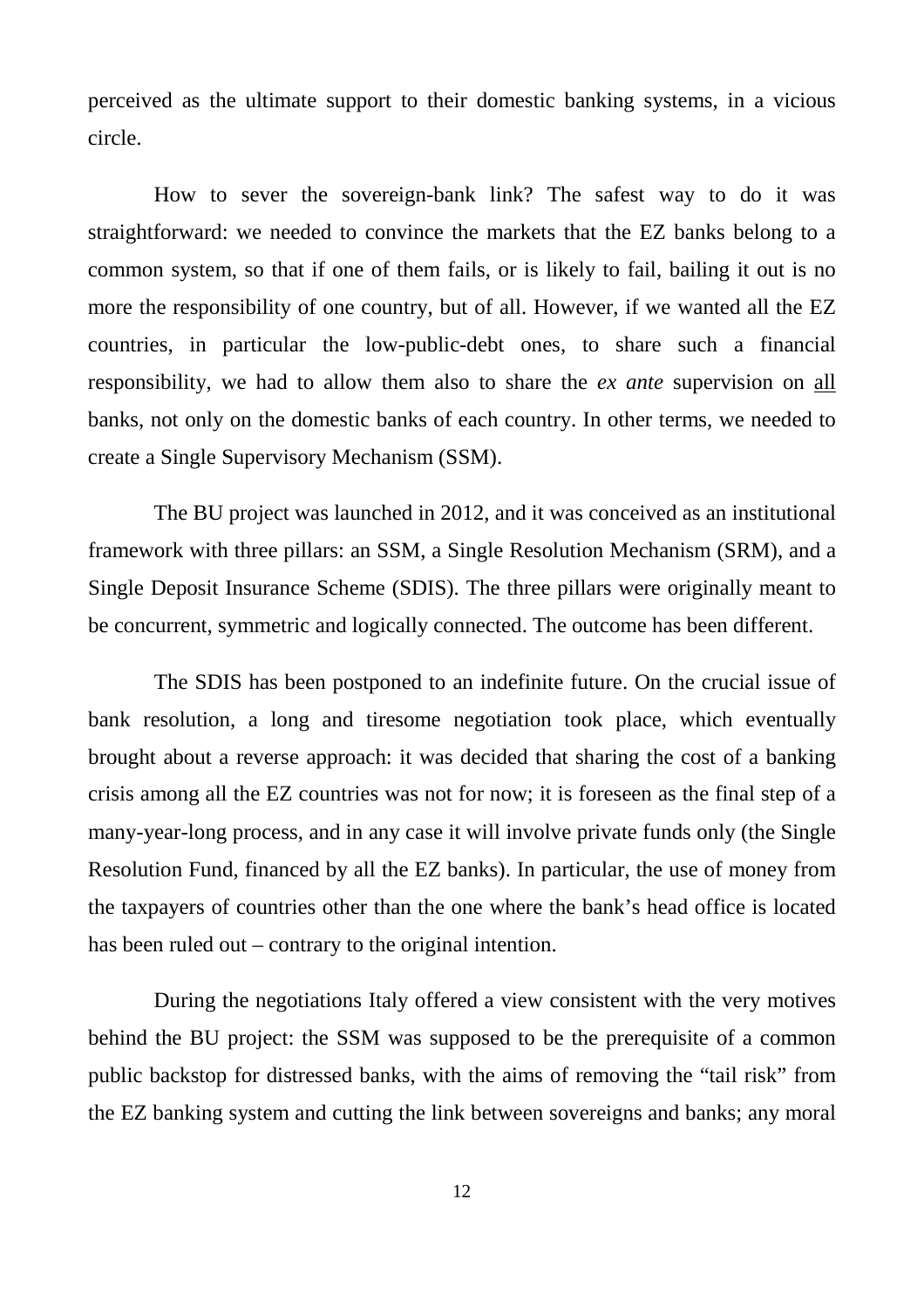hazard could be prevented by an effective common supervision. This view, also shared by several other countries, was eventually rejected by the majority.

Meanwhile the SSM was created. The new system has been in place since last November. It is centered on the European Central Bank (ECB) and comprises all the national competent authorities (NCAs) of the euro-area countries.

The Single Supervisory Board (SSB), which includes 6 members appointed by the ECB and 19 representatives of the NCAs, is directly responsible for supervision of around 120 'significant' banks. In practice, supervision of each of those banks is conducted by a Joint Supervisory Team (JST) comprising experts from the SSM staff and from the NCAs of the countries where that bank is located.

We now have in Europe a very complicated regulatory and supervisory framework for banks. Regulation is provided by the EBA, an EU-wide entity, while supervision is the responsibility of the SSM, but only for EZ banks. Bank resolution is disciplined by a specific EU Directive and governed by the SRM. The European Systemic Risk Board (ESRB) is in charge of macroprudential monitoring<sup>15</sup>. This is the European layer. The domestic layer, the NCAs, is also fully involved in both regulation and supervision, to various degrees. The two layers coexist, although with different responsibilities: the multinational nature of the Mechanism implies a multiplication of resources dedicated to the various tasks, also because of the need for coordination. It is a costly exercise.

*The 'common roof' choice* – A crucial decision was to place the SSM within the ECB. It came after a prolonged discussion, where different lines of thought were confronting. The risk of a conflict of interest between monetary policy and

<span id="page-12-0"></span><sup>&</sup>lt;sup>15</sup> Although some macroprudential supervision tasks have also been assigned to the SSM.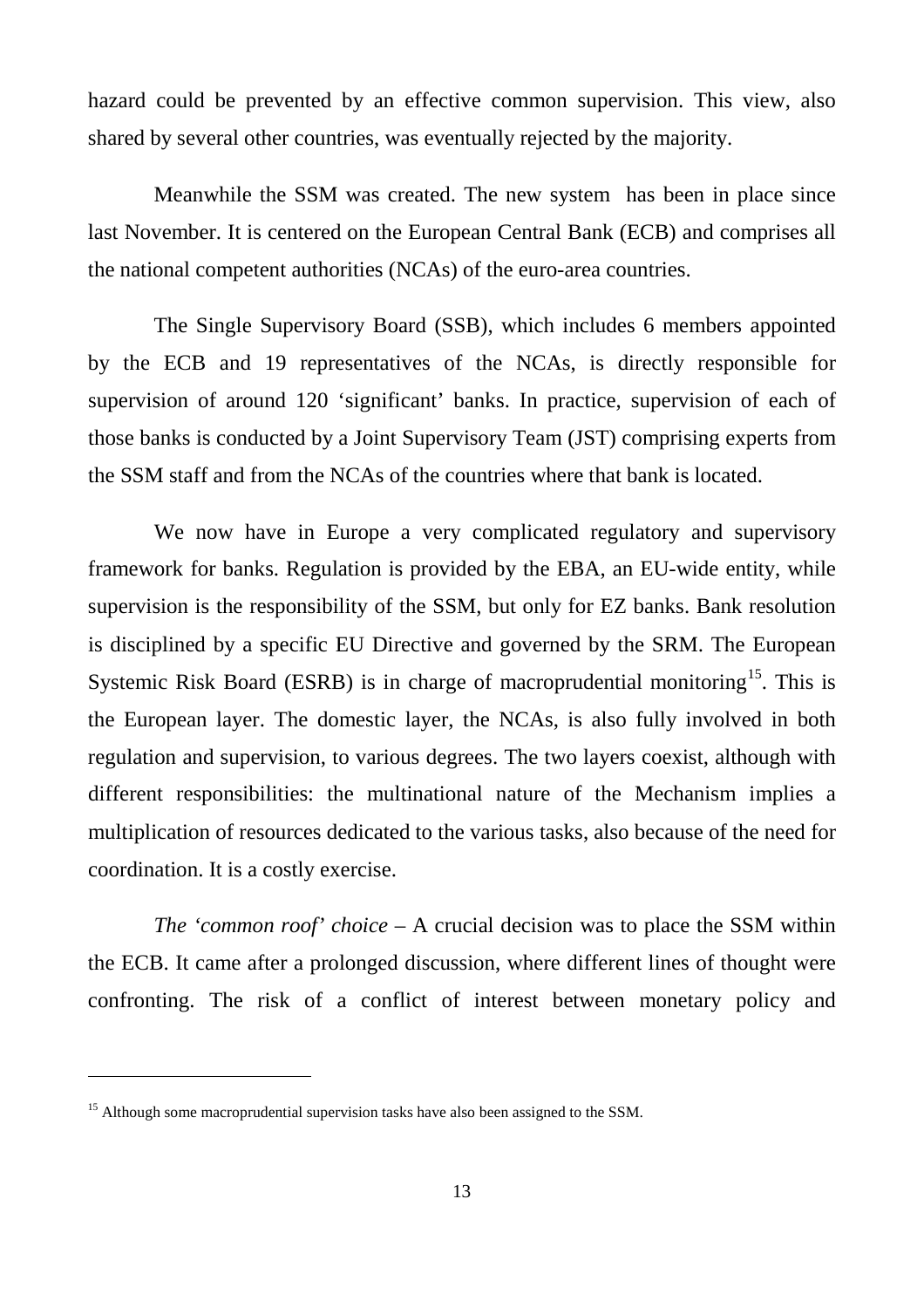supervisory action was meant to be mitigated by separating the analysis aimed at supervision from the one aimed at monetary policy, and analysis from decisionmaking.

The SSM Regulation actually establishes the separation between the monetary policy function and supervision.<sup>[16](#page-13-0)</sup> Recital 65 of the Regulation states that the ECB is responsible for carrying out monetary policy functions with a view to maintaining price stability in accordance with Article 127(1) TFEU, while the exercise of supervisory tasks has the objective of protecting the safety and soundness of credit institutions and the stability of the financial system. The Regulation thus establishes that monetary policy and supervision should be carried out in full separation, in order to avoid conflicts of interest.

*The road ahead –* Is there a risk that markets will see the BU as a fragile, lopsided creature; that financial market fragmentation will remain untamed; that the BU objectives will be missed?

Not necessarily. What we have achieved so far may be not the first best, but it is something. The SSM, the starting point, is valuable *per se*. The Bank of Italy has supported it from the outset, and will continue to cooperate to make it a success.

What the NCAs have to do is to build a real single house. We have to bring to this common endeavour the best practices and the most useful experiences.

In order to exploit the potential of the SSM, it is essential to harmonize supervisory practices so that the resulting single standard be the highest possible, in terms of both prudence and effectiveness in financing the real economy.

<span id="page-13-0"></span><sup>&</sup>lt;sup>16</sup> Council Regulation (EU) No 1024/2013 of 15 October 2013 conferring specific tasks on the European Central Bank concerning policies relating to the prudential supervision of credit institutions.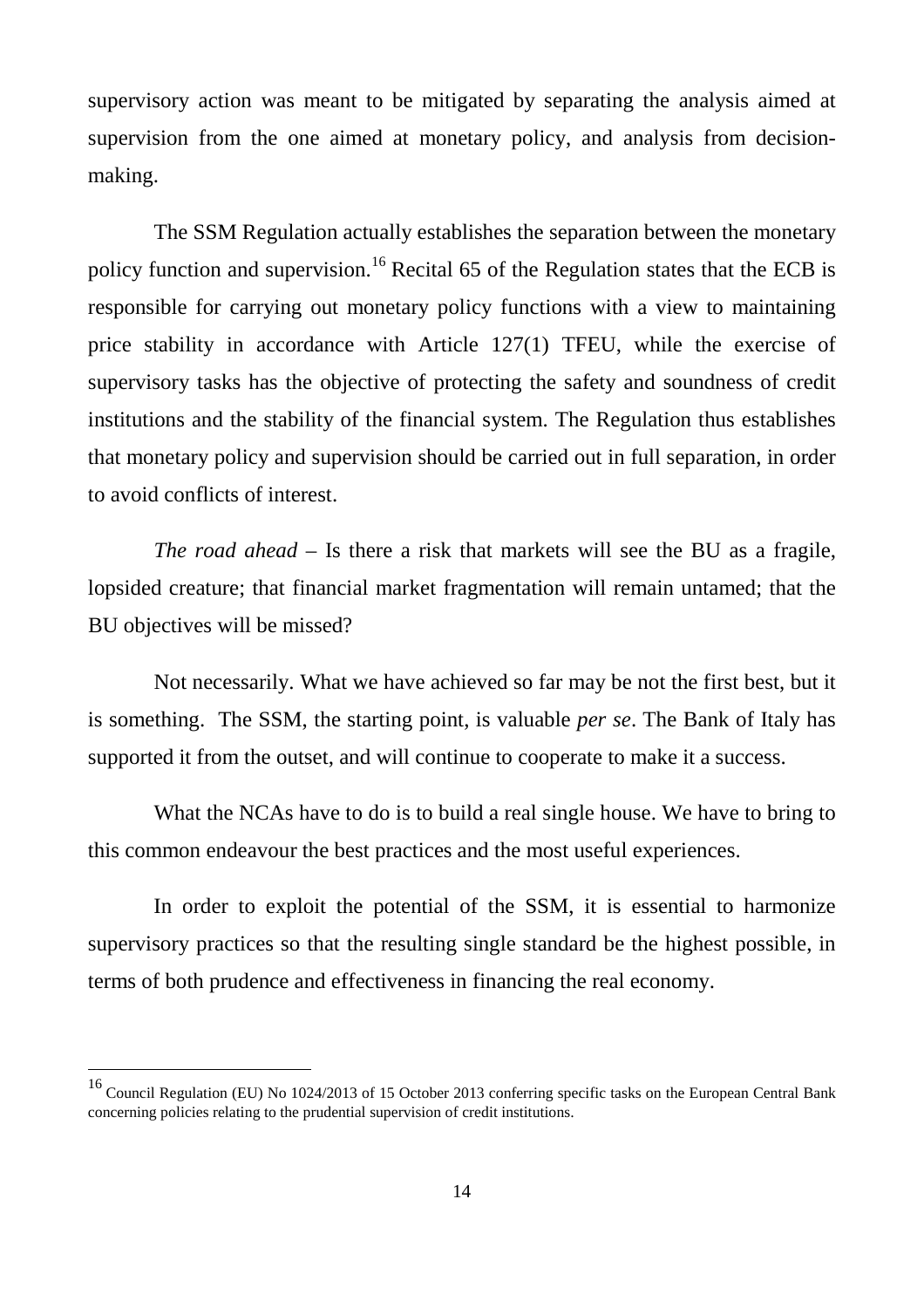In the years preceding the global financial crisis, harshly competing and gigantic intermediaries, mostly in the US, pushed the authorities to lower their regulatory and supervisory standards; on the other hand, shadow banking activities were developed, totally hidden from regulators and supervisors. This latter phenomenon still poses a risk: overburdening banks with ever increasing requests for more capital may be pro-cyclical and counterproductive from the point of view of systemic stability, in that it incentivizes finance to go further into the shadow.

We must let our banks do their job better than they did before the crisis. They must be more stable, more efficient, more competitive, to the benefit of the whole economy. We must dissipate every remaining uncertainty in the markets regarding the irreversibility of the euro, so that the common EZ monetary policy can work fully and correctly.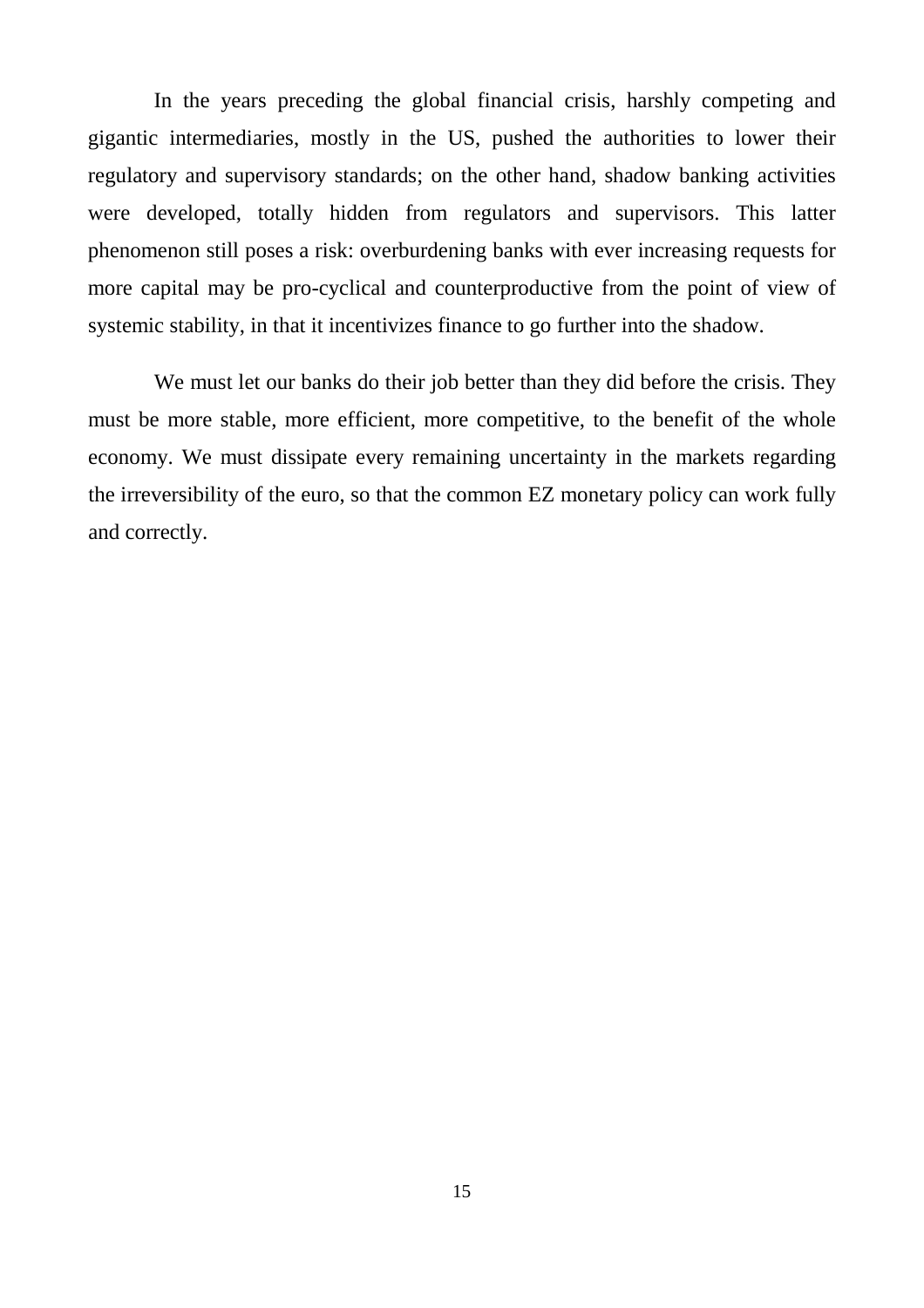#### **References**

Abrams, R. K., and Taylor, M. W., 2000. *Issues in the Unification of Financial Sector Supervision*, IMF Working Paper 213.

Bernanke, B. S., 2007. *Central Banking and Bank Supervision in the United States*, speech at the Allied Social Science Association Annual Meeting, Chicago, Illinois - January 5.

Bernanke, B. S., and Lown, C. S., 1991. *The Credit Crunch*, Brookings Papers on Economic Activity, pp. 205-39.

Borio, C., and Filosa, R., 1994. *The Changing Borders of Banking: Trends and Implications*, BIS Economic Paper, No. 43.

Brunnermeier, M., and Gersbach, H., 2012. *True independence for the ECB: Triggering power – no more, no less*, VoxEU, 20 December.

Cihák, M., Demirgüç-Kunt, A., Martinez Peria, M. S., and Mohseni-Cheraghlou, A., 2013. "Bank regulation and supervision in the context of the global crisis". *Journal of Financial Stability*, 9(4), 733-746.

Diamond, D. W., and Rajan, R. G., 2011. "Fear of Fire Sales, Illiquidity Seeking, and Credit Freezes". *The Quarterly Journal of Economics*, 126(2), pp. 557- 91.

Diamond, D. W., and Rajan, R. G., 2012. "Illiquid Banks, Financial Stability, and Interest Rate Policy". *Journal of Political Economy*, 120(3), pp. 552-91.

Eichengreen, B., and Dincer, N., 2011. *Who should supervise? The structure of bank supervision and the performance of the financial system*. NBER WP 17401.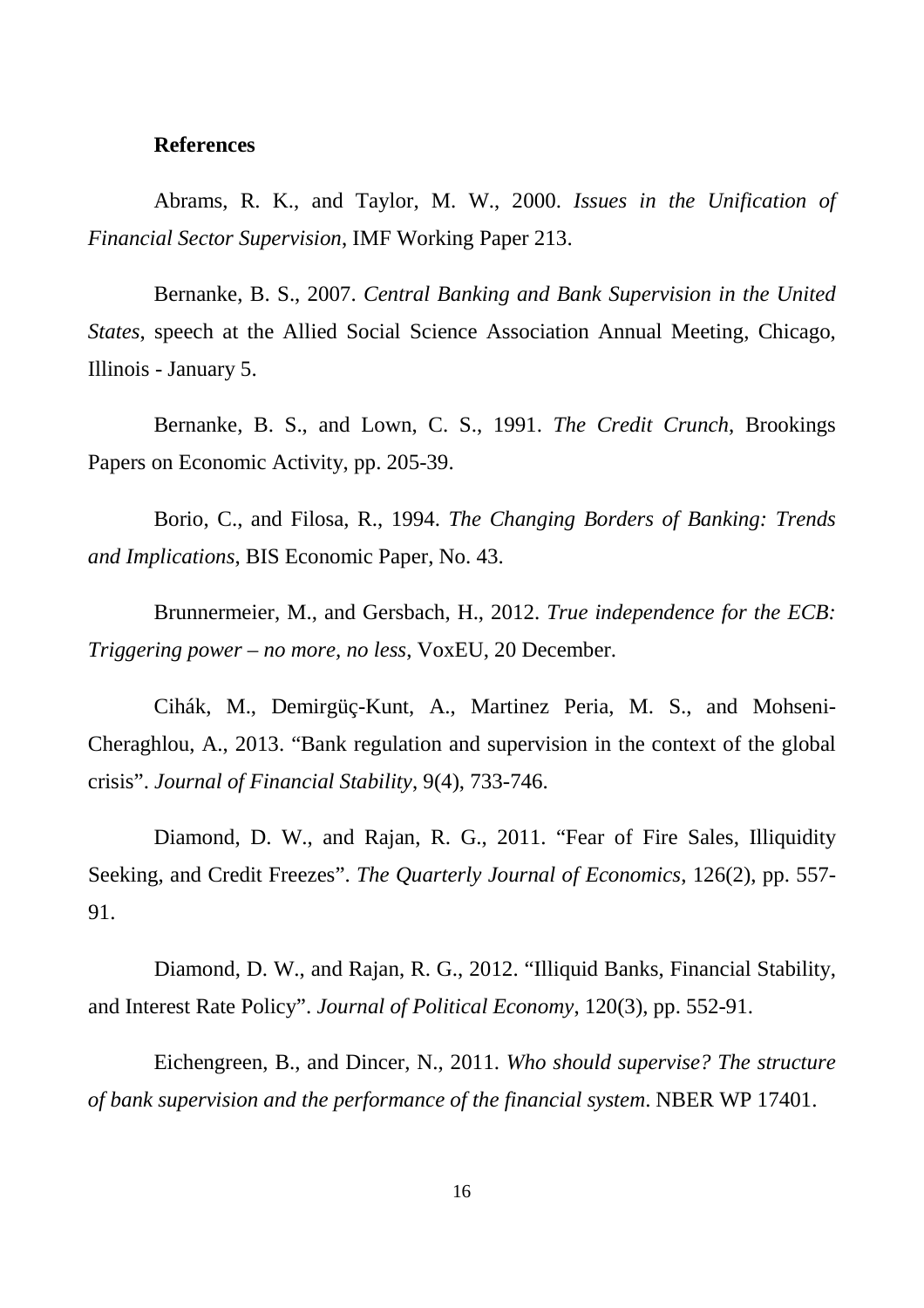Eijffinger, S., and Masciandaro, D., 2011. *Handbook of Central Banking, Financial Regulation and Supervision*. Edward Elgar, Cheltenham.

Feldman, R. J., Kim, J., Miller, P., and Schmidt, J. E., 2003. "Are Banking Supervisory Data Useful for Macroeconomic Forecasts?" *The B.E. Journal of Macroeconomics*, vol. 3 (Contributions).

Gaiotti, E., and Secchi, A., 2013. *Monetary policy and fiscal dominance in Italy from the early 1970s to the adoption of the euro: a review*, Banca d'Italia Occasional Paper No. 141.

Goodhart, C., 1988. *The evolution of central banks*. MIT Press, Cambridge.

Goodhart, C., 2000. *The Organizational Structure of Banking Supervision*, Occasional Papers, no.1, Basel: Financial Stability Institute, November.

Goodhart, C., and Shoenmaker, D., 1995. *Should the Functions of Monetary Policy and Banking Supervision Be Separated?* Oxford Economic Papers, vol. 47 (October), pp. 539-560.

Mishkin, F., 2001. "Prudential Supervision: Why Is It Important and What Are the Issues?" in Frederic Mishkin, ed., *Prudential Supervision: What Works and What Doesn't*, Chicago: University of Chicago Press.

Oreski, T., and Pavkovic, A., 2014. "Global trends in financial sector supervisory architectures", in *Proceedings of the 5th International Conference on Design and Product Development*.

Phelps, E. S., 1967. "Phillips Curves, Expectations of Inflation and Optimal Unemployment over Time", *Economica*, Vol. 34, pp. 254-281.

Phelps, E. S., 1968. "Money-Wage Dynamics and Labor-Market equilibrium", *Journal of Political Economy*, Vol. 76, pp. 678-711.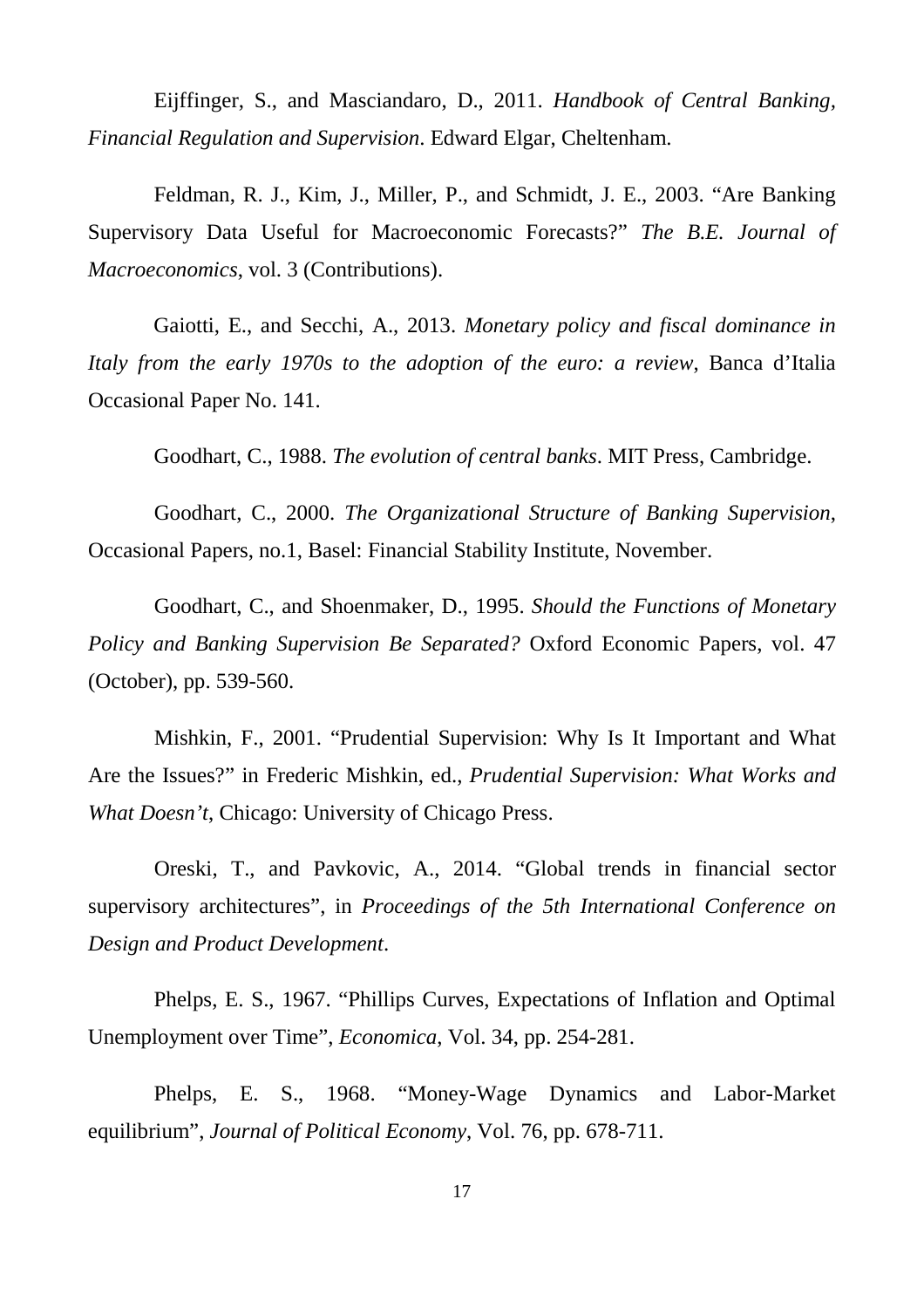Pisani-Ferry, J., Sapir, A., Veron, N., and Wolff, G. B., 2012. *What kind of European Banking Union*, Bruegel Policy Contributions, n. 12, June 2012.

Rossi, S., 2013. *Post-crisis challenges to central bank independence*, speech given at the LBMA/LPPM Precious Metals Conference.

Rossi, S., 2014. *Verso l'unione bancaria europea: in fondo a una strada lunga e tortuosa*, speech given at the conference "Banking union and the European financial system" Università degli Studi di Modena e Reggio Emilia.

Spinelli, F., and Trecroci, C., 2006. "Maastricht: New and Old Rules", *Open Economies Review*, Vol. 17, pp. 477-492.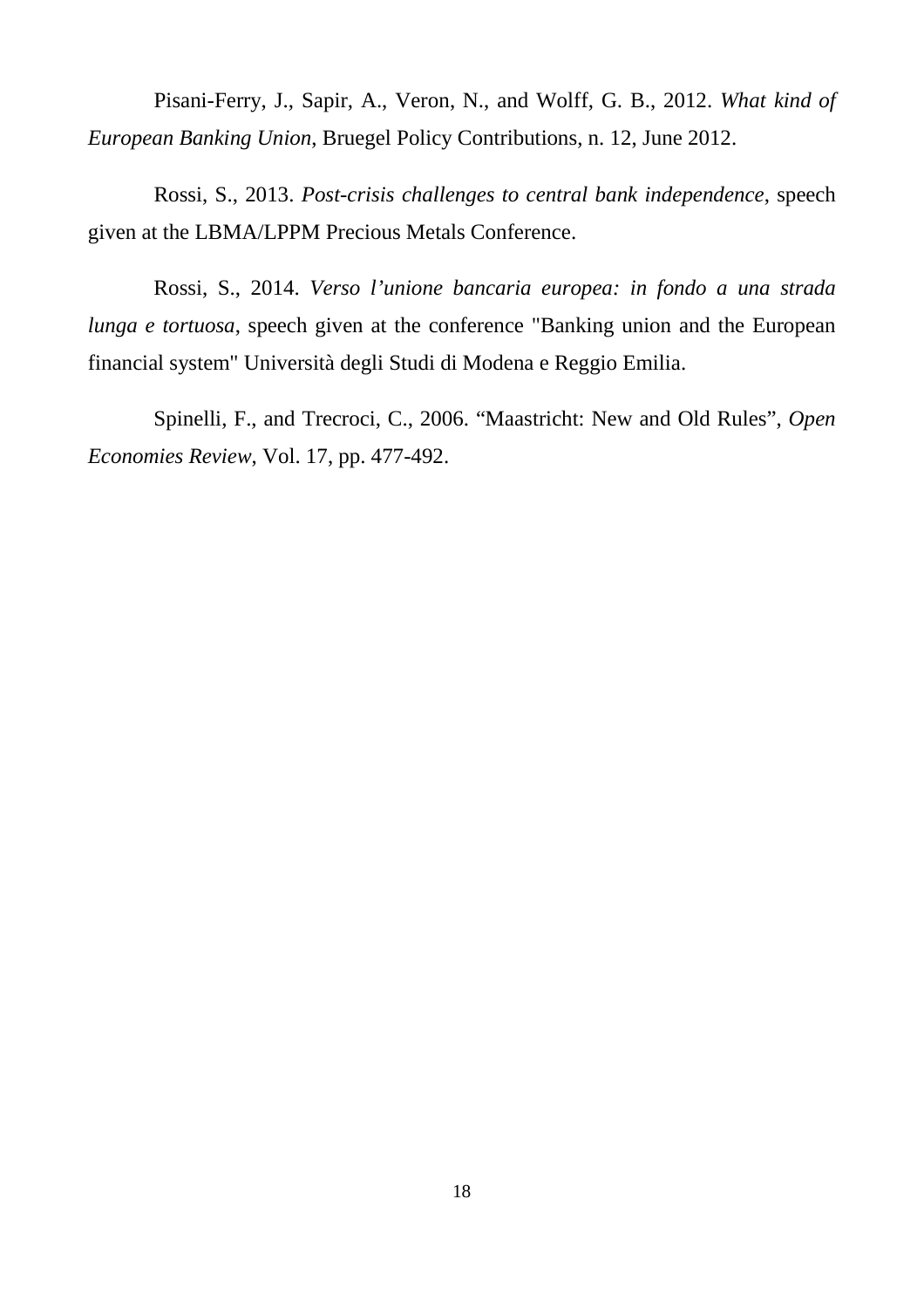# **Table 1 - Evolution of financial supervisory architectures: selected countries outside the EZ**

| <b>Countries</b>                    | മ<br>199          | 2000            | 2001 | 2002 | 2003 | 2004 | LO<br>200 | 2006 | <b>2007</b> | 2008 | 2009 | 2010 | 2011              | 2012       | 2013 | 2014 |  |  |
|-------------------------------------|-------------------|-----------------|------|------|------|------|-----------|------|-------------|------|------|------|-------------------|------------|------|------|--|--|
| <b>Australia</b>                    | <b>Twin-peaks</b> |                 |      |      |      |      |           |      |             |      |      |      |                   |            |      |      |  |  |
| <b>Canada</b>                       | <b>Hybrid</b>     |                 |      |      |      |      |           |      |             |      |      |      |                   |            |      |      |  |  |
| <b>Japan</b>                        | <b>Integrated</b> |                 |      |      |      |      |           |      |             |      |      |      |                   |            |      |      |  |  |
| <b>Sweden</b>                       | <b>Integrated</b> |                 |      |      |      |      |           |      |             |      |      |      |                   |            |      |      |  |  |
| <b>Switzerland</b>                  | <b>Hybrid</b>     |                 |      |      |      |      |           |      |             |      |      |      |                   | Integrated |      |      |  |  |
| <b>United</b><br><b>Kingdom</b>     | <b>Integrated</b> |                 |      |      |      |      |           |      |             |      |      |      | <b>Twin-peaks</b> |            |      |      |  |  |
| <b>United</b><br><b>States</b>      |                   | <b>Sectoral</b> |      |      |      |      |           |      |             |      |      |      |                   |            |      |      |  |  |
| <b>Russian</b><br><b>Federation</b> | <b>Sectoral</b>   |                 |      |      |      |      |           |      |             |      |      |      |                   | Int. CB    |      |      |  |  |

*Source*: Oreski and Pavcovic (2014)

*Note*. Int. CB <sup>=</sup> Integrated model with central bank.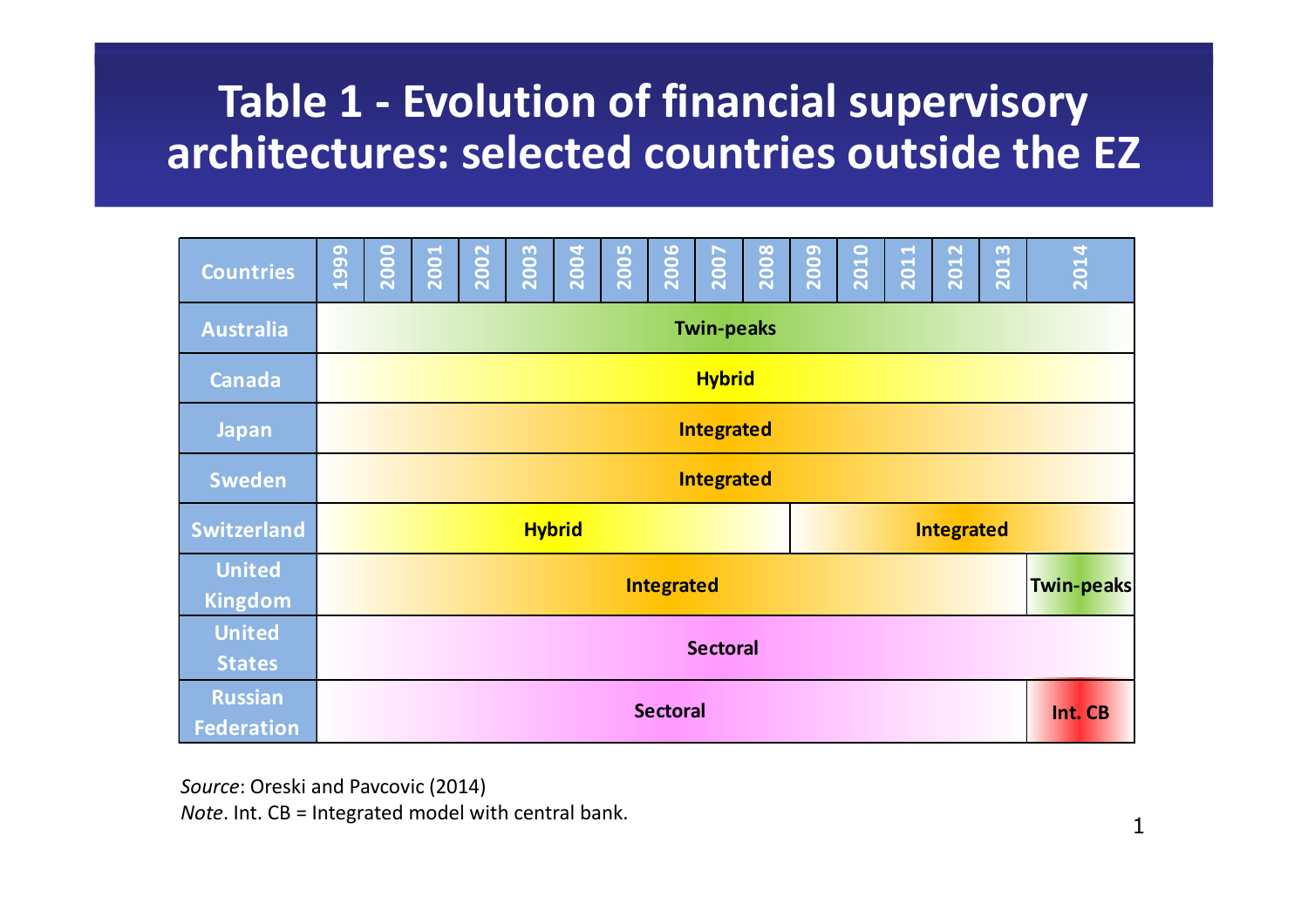## **Table 2 - Evolution of financial supervisory architectures: selected EZ countries**

| <b>Countries</b>   | മ<br>$\overline{a}$<br>$\overline{c}$ | 2000            | $\overline{\phantom{0}}$<br>200 | $\mathbf{\mathbf{N}}$<br>200 | $\mathbf{\omega}$<br>$\bullet$<br>$\overline{20}$ | $\overline{a}$<br><b>200</b> | <b>LO</b><br>$\bullet$<br>$\overline{20}$ | $\overline{0}$<br>Ō<br>$\overline{20}$ | ↖<br>$\bullet$<br>$\overline{\mathbf{S}}$ | $\frac{8}{2}$<br>$\overline{\mathbf{S}}$ | ဥ<br>$\overline{20}$ | $\overline{a}$<br>$\overline{20}$ | $\blacktriangleleft$<br>$\overline{\phantom{a}}$<br>$\overline{20}$ | 2 <sub>2</sub><br>$\overline{20}$ | $\boldsymbol{\omega}$<br>201 | 2014 |  |
|--------------------|---------------------------------------|-----------------|---------------------------------|------------------------------|---------------------------------------------------|------------------------------|-------------------------------------------|----------------------------------------|-------------------------------------------|------------------------------------------|----------------------|-----------------------------------|---------------------------------------------------------------------|-----------------------------------|------------------------------|------|--|
| <b>Austria</b>     |                                       | <b>Hybrid</b>   |                                 |                              |                                                   | <b>Integrated</b>            |                                           |                                        |                                           |                                          |                      |                                   |                                                                     |                                   |                              |      |  |
| <b>Belgium</b>     |                                       |                 | <b>Hybrid</b>                   |                              |                                                   |                              |                                           | Integrated                             | <b>Twin-peaks</b>                         |                                          |                      |                                   |                                                                     |                                   |                              |      |  |
| <b>Finland</b>     | <b>Hybrid CB</b><br><b>Integrated</b> |                 |                                 |                              |                                                   |                              |                                           |                                        |                                           |                                          |                      |                                   |                                                                     |                                   |                              |      |  |
| <b>France</b>      | <b>Hybrid CB</b><br><b>Sectoral</b>   |                 |                                 |                              |                                                   |                              |                                           |                                        |                                           |                                          |                      |                                   |                                                                     |                                   |                              |      |  |
| <b>Germany</b>     | <b>Sectoral</b><br><b>Integrated</b>  |                 |                                 |                              |                                                   |                              |                                           |                                        |                                           |                                          |                      |                                   |                                                                     |                                   |                              |      |  |
| <b>Italy</b>       | <b>Hybrid CB</b>                      |                 |                                 |                              |                                                   |                              |                                           |                                        |                                           |                                          |                      |                                   |                                                                     |                                   |                              |      |  |
| <b>Netherlands</b> | <b>Sectoral</b><br><b>Twin-peaks</b>  |                 |                                 |                              |                                                   |                              |                                           |                                        |                                           |                                          |                      |                                   |                                                                     |                                   |                              |      |  |
| <b>Spain</b>       |                                       | <b>Sectoral</b> |                                 |                              |                                                   |                              |                                           |                                        |                                           |                                          |                      |                                   |                                                                     |                                   |                              |      |  |

*Source*: Oreski and Pavcovic (2014).

*Note*. Hybrid CB <sup>=</sup> Hybrid model with central bank.